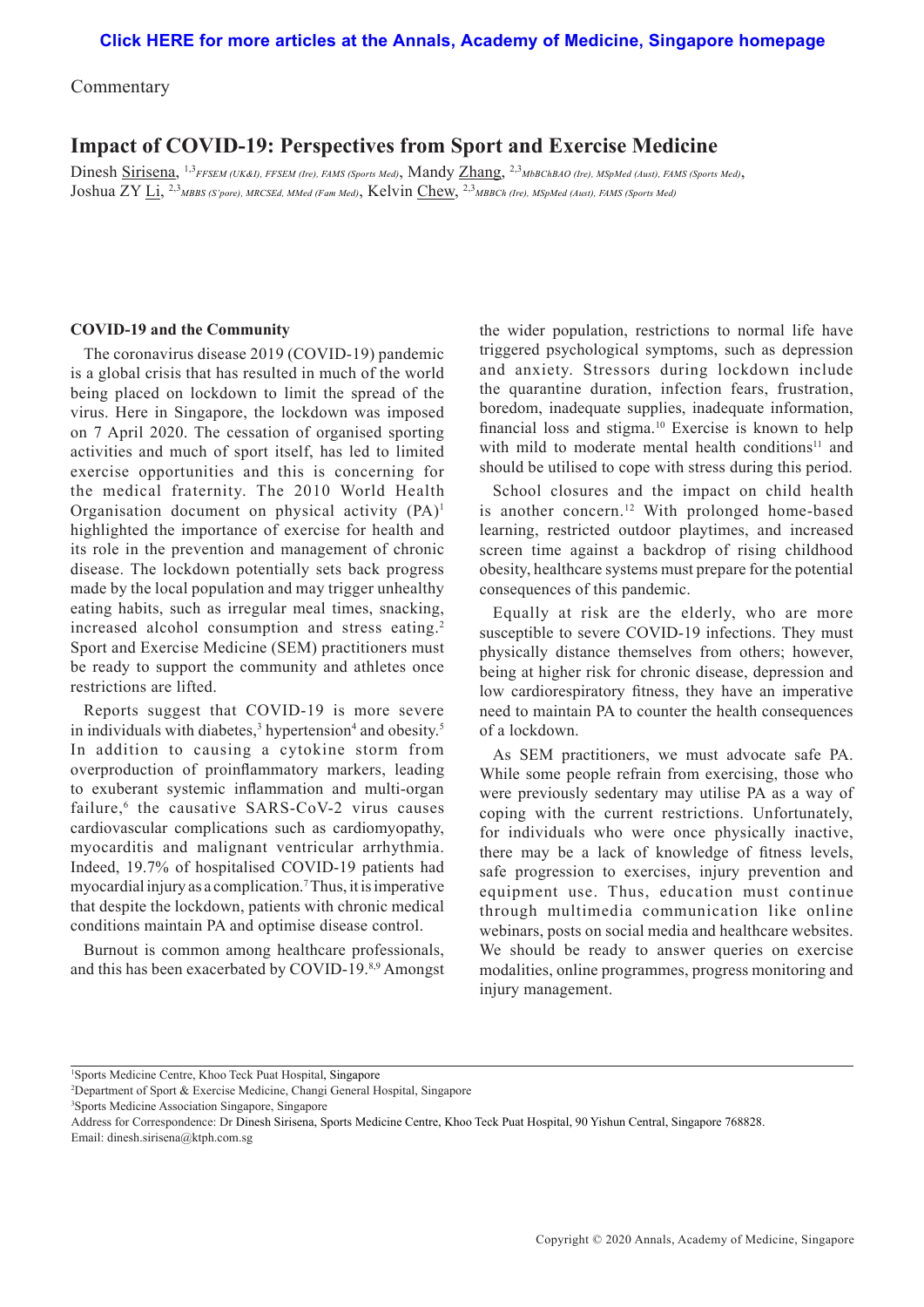### **COVID-19 and Athletes**

The COVID-19 pandemic also poses challenges for competitive athletes who aim to peak at certain races, or within a specific period, through the intricate science of periodisation to optimise performance.<sup>13</sup> The disruption of training programs and closure of sports and recreational facilities will inevitably lead to a degree of physical deconditioning, but psychologically, there could have been grief, stress and frustration, compounded by the removal of social support networks and training routines.14 Significantly, the postponement of major events such as the 2020 Tokyo Olympic Games have undoubtedly raised anxieties and uncertainties amongst athletes, who must now devote additional time and reprioritise other life events to be at their peak. Thus, sports psychologists and SEM practitioners should be cognizant of this and work together to maintain the physical and mental wellbeing of athletes.

Exercise and immunity have a proven relationship; the 'J-shaped hypothesis' describes the association between PA and respiratory tract infection.<sup>15</sup> Prolonged high-intensity training has been associated with decreased T and natural killer cell function, causing transient immune perturbations lasting from 3–72hrs.16 Therefore, during the COVID-19 pandemic, athletes are generally advised to limit training sessions to  $\leq 60$  minutes and  $\leq 80\%$  of maximal ability. For elite athletes accustomed to high-intensity training, evidence suggests this may continue during the pandemic, provided there is no sudden increase in training load.17

Pre-participation screening for elite athletes is an important aspect of SEM practice; this will be particularly important amongst those who suffered from, or were at a high risk of COVID-19 infection. Health providers should be mindful of potential cardiovascular sequelae; in addition to a detailed history and physical examination, physicians may utilise electrocardiograms, echocardiograms, exercise tolerance tests to decide suitability to return to play, and may consider COVID-19 antibody testing, depending

on reliability, to identify confirmed cases.<sup>18,19</sup> It may also be necessary to consult a wider team (cardiologists, medical support staff, coaches and parents) to identify affected individuals and try to safeguard athletes.

Indeed, the ideal time of return to sport for elite athletes following COVID-19 infections has yet to be determined. Traditionally, the 'neck check rule' applies, where athletes can attempt to resume training if symptoms were limited above the neck. More generalised symptoms below the neck, such as fever and fatigue, require full resolution.<sup>20</sup> However, with COVID-19 being a relatively new infection, associated with multi-organ complications, $\alpha$  there remain many uncertainties. Most athletes may resume training once symptoms have resolved for 2 weeks to limit cardiorespiratory symptoms, although a more conservative, graduated approach with prolonged rest and clearance should be considered.

Ultimately, the COVID-19 pandemic will inevitably impact athletes in different ways; SEM providers will need to validate and support them through their concerns with a multi-faceted approach.

## **Conclusion**

Since the commencement of this article, the lockdown was extended until 1 June 2020. This will undoubtedly further challenge the population, in terms of maintaining health and mental well-being. The importance of PA and exercise will be further highlighted, particularly when 'lockdown fatigue' sets in. It is crucial that SEM practitioners reflect on our practice, seek ways to evolve with the times and keep up to date with national and international guidelines. Amid uncertainties, the only constant is that the world post-COVID-19 will be significantly different. In addition to being prepared to adapt in whatever way is necessary, it is also important that we ask questions of ourselves and identify where knowledge gaps might exist (Figure). By doing so, we will hopefully be ready to support our patients and the nation during this time of need.